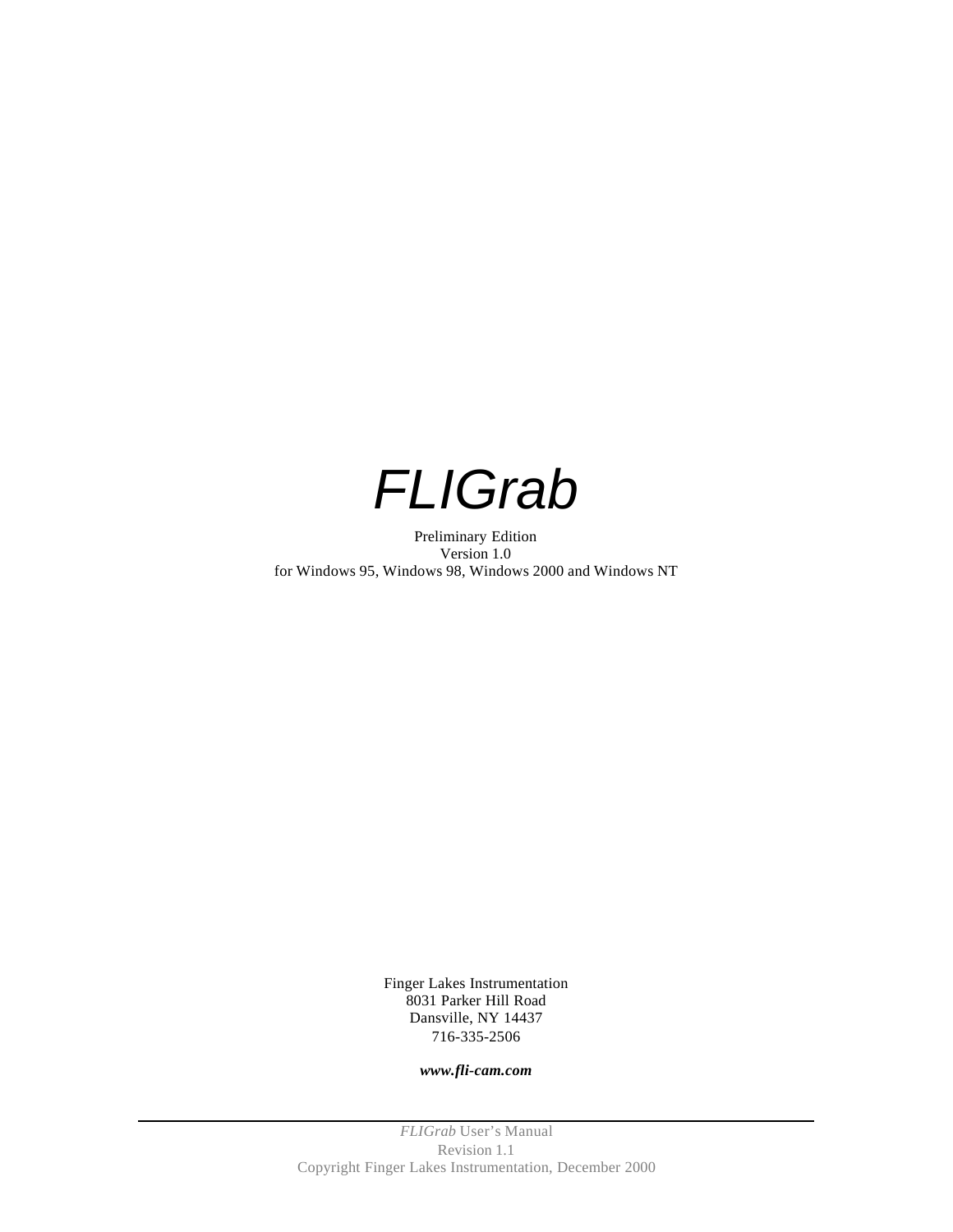# **1 Installation**

Congratulations on your purchase of a Finger Lakes Instrumentation IMG series CCD camera. It represents years of research in achieving the lowest possible noise levels from any given array, and also reflects our commitment to continuous improvement and quality. *FLIGrab* is our camera acquisition software, which can be used with any existing IMG camera. *FLIGrab* will operate with an IBM compatible PC and Windows 95, Windows 98, Windows 2000 or Windows NT operating system installed. We do not currently support the Macintosh platform.

#### **1.1 Hardware Considerations**

In order to use *FLIGrab* with your IMG CCD camera, you must first setup your computer for ECP mode. With most desktop PC's, this is accomplished by adjusting the Parallel Port settings in the computer's BIOS setup which can be accessed upon boot-up. Many laptop computers have Control Panel options from which the ECP operation can be accessed and/or modified. Please consult your computer's owner's manual before continuing.

The Control Panel can be accessed by opening the Windows 95 / 98 Start Menu and then selecting the Settings tab and finally, the Control Panel tab. The Control Panel will open as depicted below.



*FLIGrab* User's Manual Revision 1.1 Copyright Finger Lakes Instrumentation, December 2000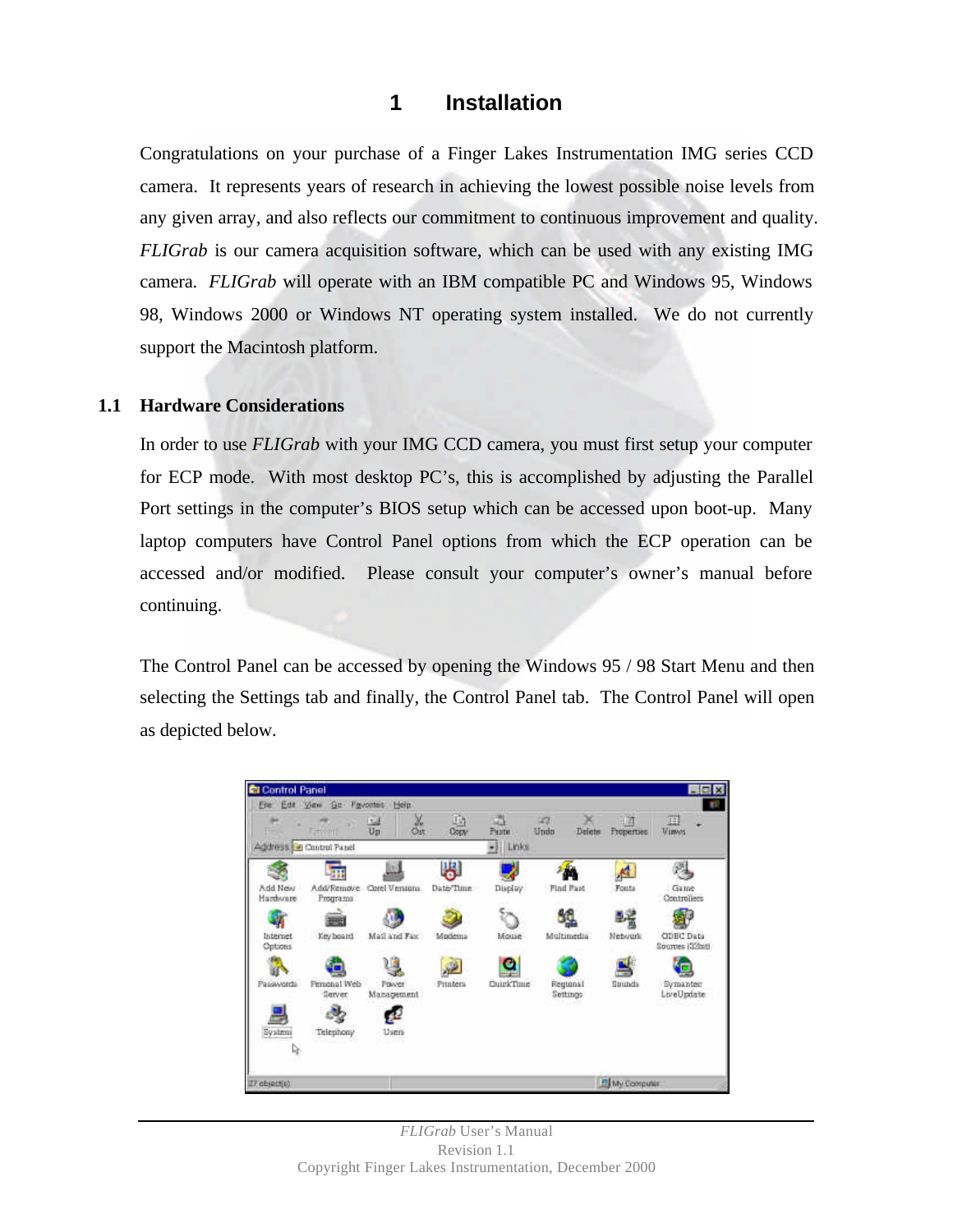To confirm ECP operation under Windows 95 / 98: Open the Windows Control Panel and select the System icon, open the Device Manager and expand the Ports option. An ECP port will be visible if your system is setup correctly. The Port address should be set to 0378, the IMG default setting. The address settings can be reached by selecting the ECP port Properties.

| <b>C</b> View devices by type                                                                                                                                                                                                                               |                                                                                                                | View devices by connection |      |  |
|-------------------------------------------------------------------------------------------------------------------------------------------------------------------------------------------------------------------------------------------------------------|----------------------------------------------------------------------------------------------------------------|----------------------------|------|--|
| Computer<br><b>EDROM</b><br><b>GB Disk drives</b><br>Display adapters<br>œ<br>困<br>Hard disk controllers<br>@ Keuboard<br>田<br>Modem<br>Œ<br>Monitors<br>⊕<br>Mouse<br>Network adapters<br>Other devices<br>Œ<br>Porto (COM & LPT)<br>œ.<br>CCL controllers | Floppy disk controllers<br>Communications Port (COM1)<br>Communications Port (COM2)<br>ECP Printer Port (LPT1) |                            |      |  |
| Properties                                                                                                                                                                                                                                                  | Retresh                                                                                                        | Remove                     | Port |  |

You can open the **System Properties** dialog box by clicking **Start**, pointing to **Settings**, clicking **Control Panel**, and then doubleclicking **System**.

| <b>ECP Printer Port (LPT1) Properties</b><br>General Driver Resources                                   |                                       |        |
|---------------------------------------------------------------------------------------------------------|---------------------------------------|--------|
| ECP Printer Port (LPT1)<br>V Use automatic settings                                                     |                                       |        |
| Setting based on: Basic configuration 0000<br>Resource type<br>Input/Output Range<br>Input/Output Range | Setting<br>0378 - 037F<br>0778 - 077F |        |
| Interrupt Request<br>$\sim$ $\sim$<br>Change Setting                                                    | 07<br>o.                              |        |
| Conflicting device list:<br>No conflicts.                                                               |                                       |        |
|                                                                                                         |                                       |        |
|                                                                                                         | <b>OK</b>                             | Cancel |

A properly setup **ECP printer port**

#### **1.2 Software Installation: Windows 95 / 98**

*FLIGrab* is provided with each new IMG camera. It is also available on our web site for those that wish to download the latest version. Installation is accomplished by either double clicking the *FLIGrab* icon in Windows Explorer, or by using the Window's "Run" command. (If you have a Widows keyboard, simply hit the Windows key and the "R" key at the same time to initiate the "Run" command.)

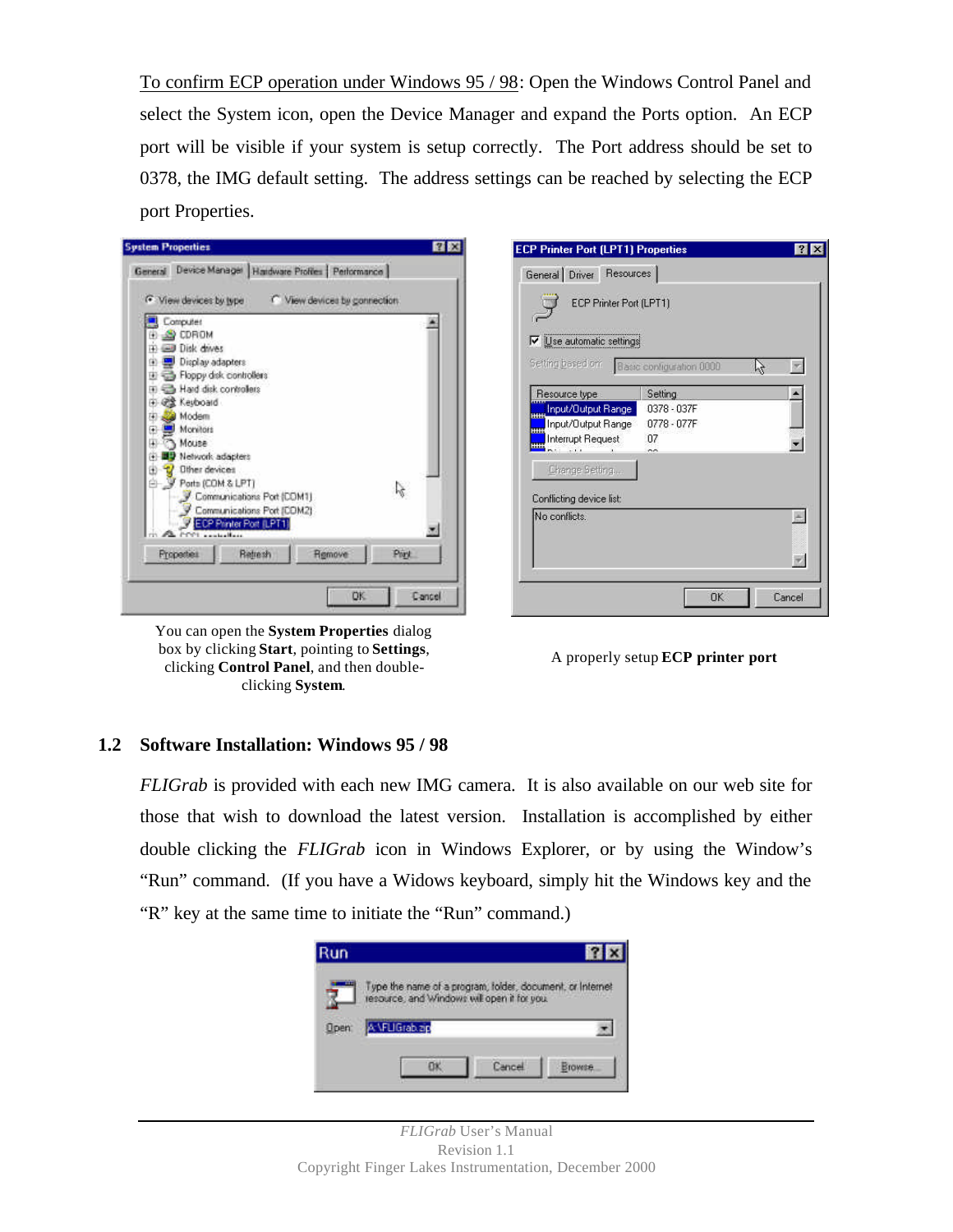Once the process has started, WinZip Wizard will take you through the necessary steps of decompression and place the *FLIGrab* files to your hard drive (you will be prompted to select the directory location). If you are upgrading *FLIGrab*, you should select the "Overwrite Matching Files Automatically" button that will overwrite the previous version files.

# **2 Camera Setup**

When *FLIGrab* is initially started a window will appear, prompting you to select or type

the correct parallel port camera address for your system. Click the down arrow button to view and select the default address settings for your parallel port. Conversely, if you do not see the correct

|              | <b>Camera Port Settings</b> |  |
|--------------|-----------------------------|--|
| Port Address | No Camera                   |  |
|              | 0x378<br>Dx3BC              |  |
|              | No Camera                   |  |

address from the selection list, you may type in the address for your parallel port.

Once you have selected the correct address, test the Camera Port Settings to ensure that *FLIGrab* properly detects your IMG camera. If an error message is encountered, please be sure that the ECP mode is properly setup and your parallel port address is correct and retest the location. Should you wish to run *FLIGrab* without a camera, select "No Camera" and *FLIGrab* will open without an error message. (If you do choose the "No Camera" option, *FLIGrab* will automatically open the "Camera Port Settings" window upon restart.

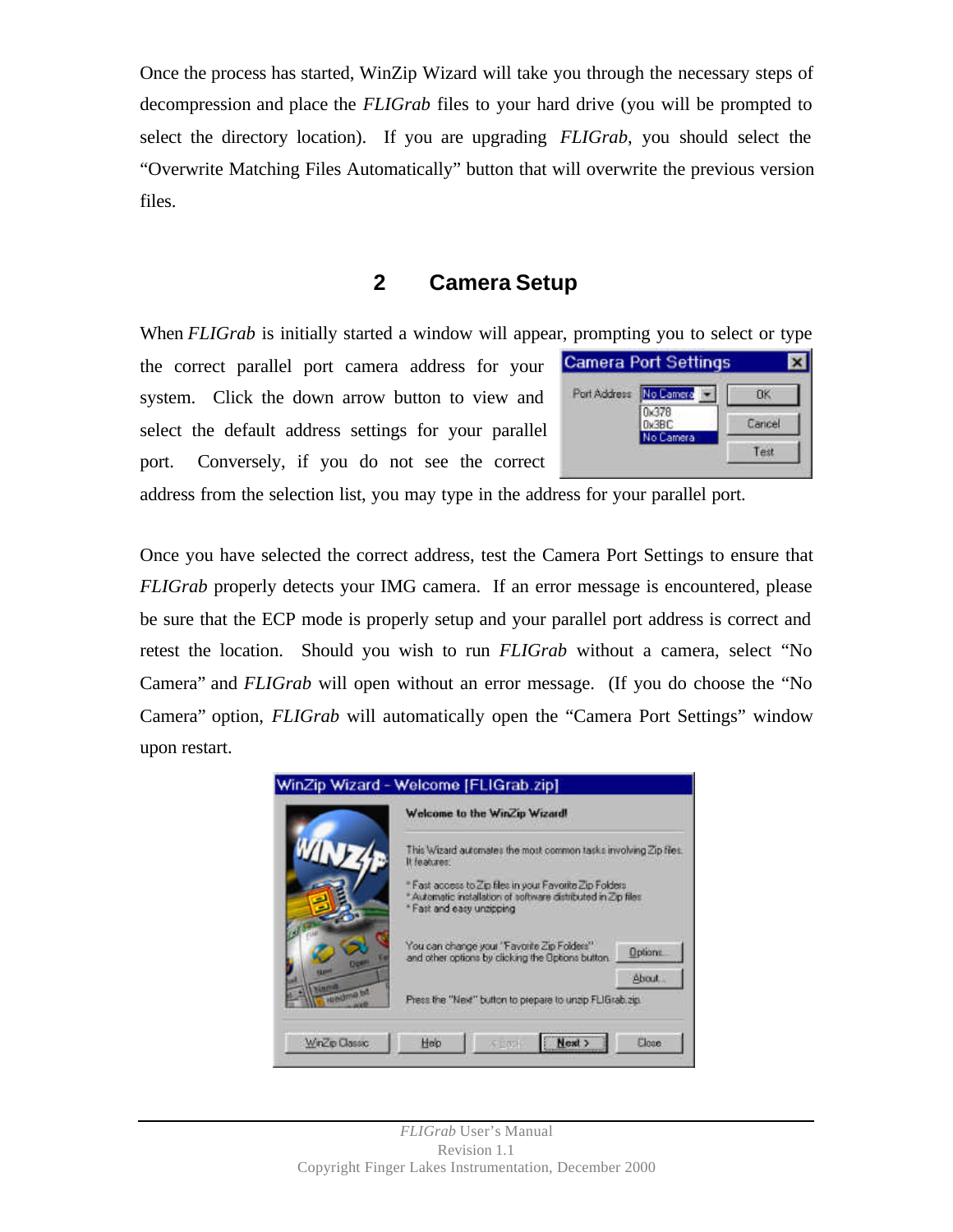# **3** *FLIGrab* **User Interface**

*FLIGrab* is a Windows based program designed to require a minimum amount of typing for operation, eliminating the need to recall or type lengthy DOS based commands. As with other Windows programs, the menu structure of *FLIGrab* will change depending upon circumstances and in this case, whether or not a file is opened, an IMG CCD camera is present, etc.



## **3.1 Menu Bar**

The upper most portion of the screen contains the pulldown menus, which include File, Grab, View, Analyze,

Window and Help. Each menu item selection further comprises functions that are similar in nature to one another. (For example, the Advanced Grab Settings window is accessed under the Grab menu.)

View magnification

Image Resolution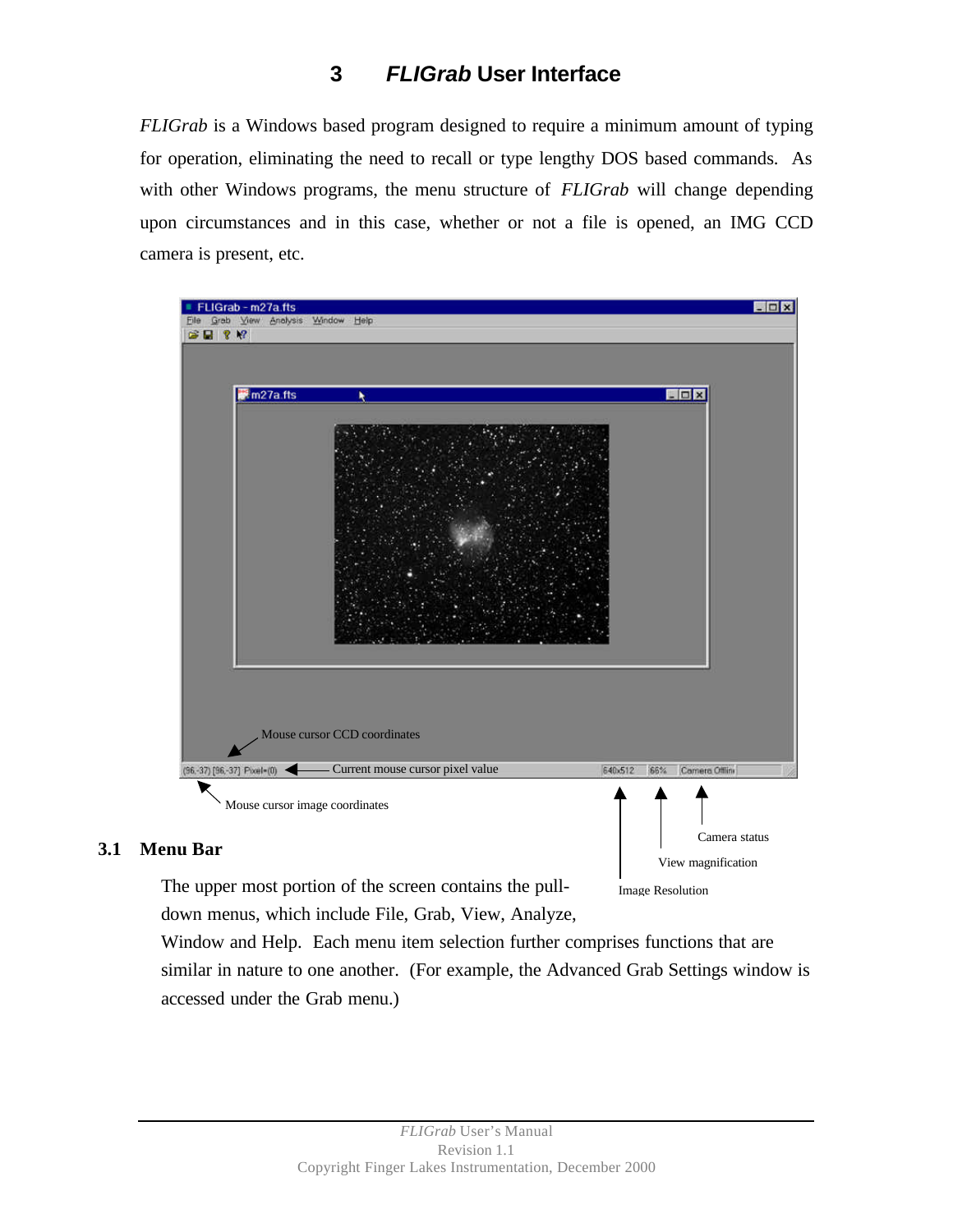### **3.2 Status Bar**

The Status Bar is located on the lowest-most portion of *FLIGrab*. It provides information about *FLIGrab* activities and is continuously updated. When an IMG camera is connected and initialized, the Status Bar will display the camera temperature, connection status, and exposure status. Conversely, when an image is open, the image size, view zoom ratio, pixel value and location will be indicated on the Status Bar.

### **3.3 Shortcut Keys**

Frequently employed menu choices can also be reached by using shortcut keys. Each shortcut key can be found to the right of each command as seen in the menu. Additionally, a list of shortcut keys can be found by selecting the Help menu. For example, holding down the "Ctrl" key and then hitting the "G" will open the Grab Window. You may find that once learned, these shortcuts increase productivity and speed of operation on the most frequently performed functions.

- $Ctrl + G = Grab$
- $Ctrl + O = Open$
- Ctrl +  $S =$  Save
- Alt +  $F4 = F$ xit

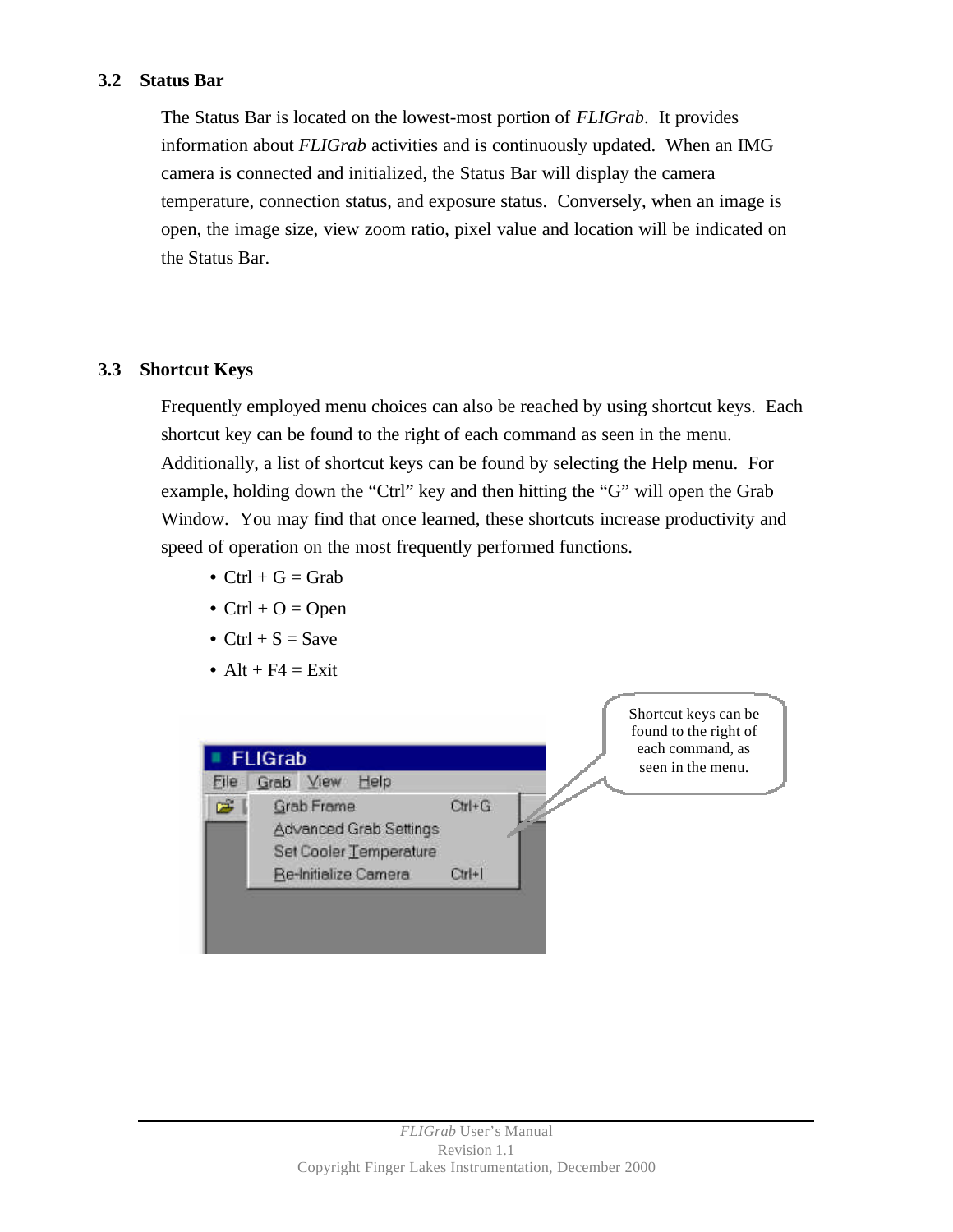# **4** *FLIGrab* **Software Functions**

## **4.1 File:**

- Open: This command loads an IMG, \*FITS or other file format from disk into memory where it can be displayed or processed. When the Open window is displayed, you will be able to select files by moving through the directory structure. The shortcut key is  $Ctrl + O$ .
- Close: Closes the currently opened image window by removing it from memory. If the image has changed, you will be prompted to save your changes before the window closes. The shortcut key is  $Ctrl + F4$ .
- Save: Saves the currently opened image to disk. The same file name that was used to open the file will be used with the Save command. The shortcut key is  $Ctrl + S$ .
- Save As: Allows you to save the currently opened image in a different file format or with a different name.
- Recent File: The most recently opened files are displayed, allowing you to preview and select files that have been recently accessed.
- Exit: Exits FLIGrab. The short-cut key is  $Alt + F4$ .

### **4.2 Grab:**

• Grab Frame: The Grab command is used to take an exposure or begin a sequence of exposures using the Save Filename Format String command.

When you first begin using FLIGrab, you may wish to begin by simply acquiring exposures one at a time. However, there are several other exposure options that are available under the "Advanced Grab Settings" command. These options will allow for automated grabs, predetermined file name suffixes and more. If a single exposure is desired and the exposure time is correct - simply hit the "Enter" key and an exposure will begin. The exposure status will be displayed on the Status Bar. The short-cut key is Ctrl  $+ G$ .

<sup>\*</sup> Many professional astronomical image-processing programs support the FITS format (Flexible Image Transport System). The format is described in "Implementation of the Flexible Image Transport System (FITS)" published by NOST, NASA/OSSA Office of Standards and Technology, NASA Goddard Space Flight Center, Greenbelt, MD.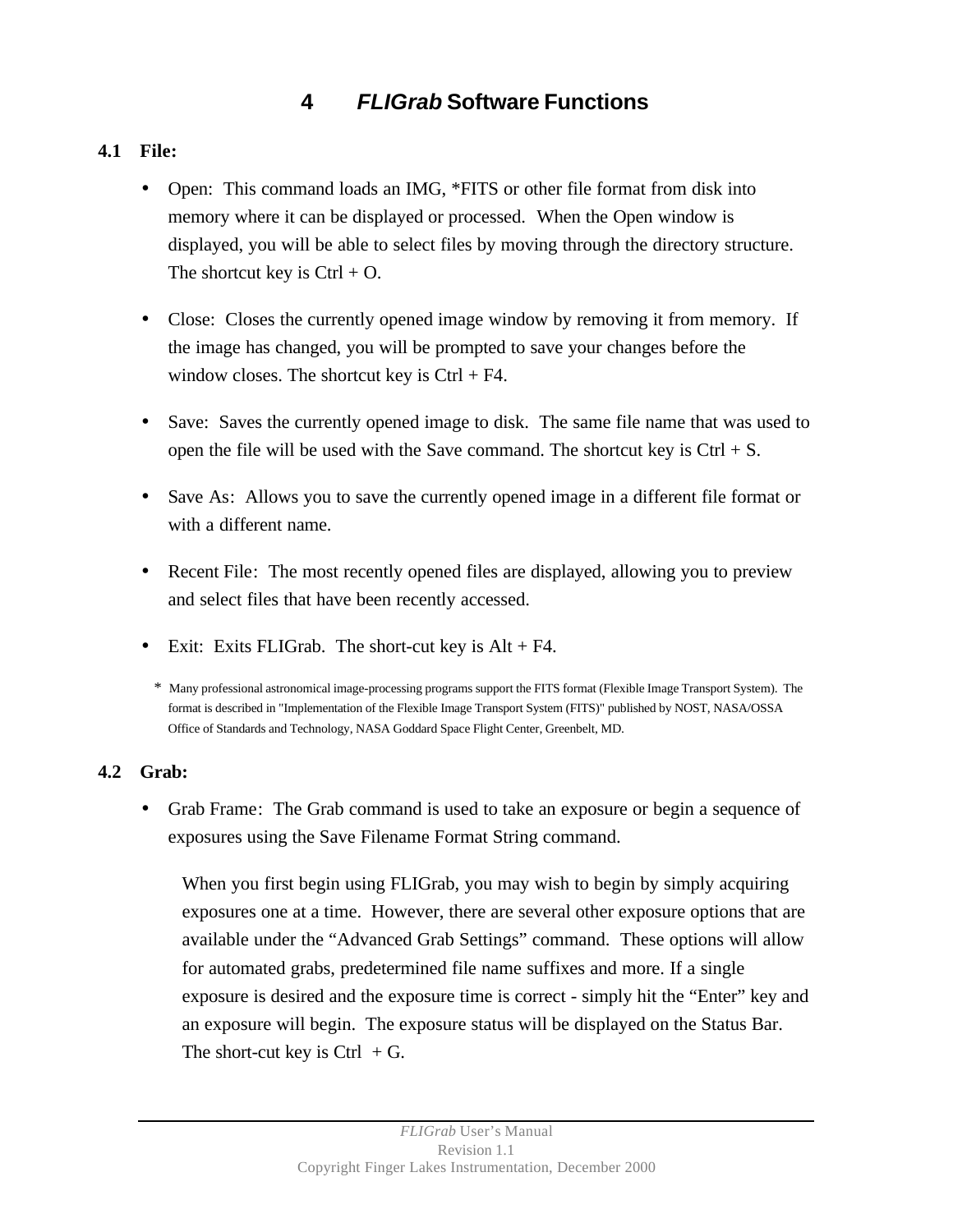- Advanced Grab Settings:
	- Save Filename Format String:
		- %N = number of places for sequential save  $(3 = .001, etc)$
		- %T = time specific save (th = hour, tm = minute, ts = second)
		- $%D =$  date (dm = month, dd = day, dy = year)
	- Dark Frame Filename Suffix:  $drk = 001$ drk.img,  $dk = 001$ dk.img
	- Default Save Format FTS or IMG: Select whether to save your exposures as an IMG or FITS file format.
	- Save File Path: Determines where saved files will be stored
	- Use format string for regular save checkbox: When enabled, FLIGrab will use the *Save Filename Format String* during a "Save" or "Save as".

| Advanced Grab Settings              |                         |  |  |  |  |
|-------------------------------------|-------------------------|--|--|--|--|
| Image Save Settings                 |                         |  |  |  |  |
| Save Filename Format String         | %dd%dm%dy%n10           |  |  |  |  |
|                                     | Example: 2712200010.fit |  |  |  |  |
| Dark Frame Filename Suffix          | drk                     |  |  |  |  |
| Default Save Format                 | FITS file [.fit]        |  |  |  |  |
| Save File Path C:\\Windows\Temp     |                         |  |  |  |  |
| Use format string for regular save  |                         |  |  |  |  |
| <b>Grab Settings</b>                |                         |  |  |  |  |
| Focus Delay <sup>1</sup><br>Seconds |                         |  |  |  |  |
| Frame Delay 10<br>Seconds           |                         |  |  |  |  |
| Flushes Between Grabs 3             |                         |  |  |  |  |
| 15<br>Flush BIN factor              |                         |  |  |  |  |
| <b>V</b> BIN factor is square       |                         |  |  |  |  |
| Adjust contrast during focus        |                         |  |  |  |  |
| Shutter opens with external trigger |                         |  |  |  |  |
| ОK                                  | Cancel                  |  |  |  |  |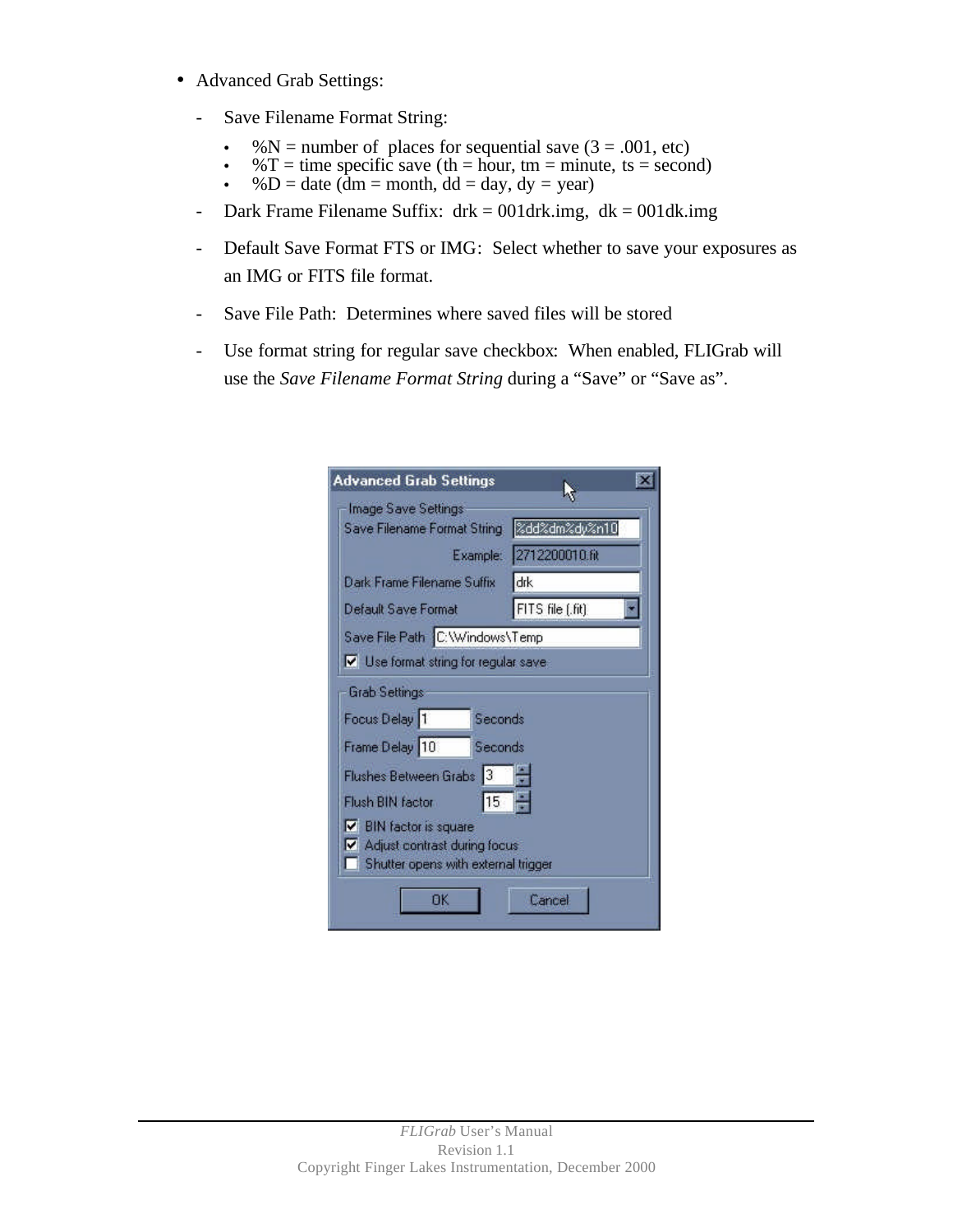- Grab Settings:
	- Focus Delay: The delay in seconds between each focus. (Allows time to alter the focus before another exposure is started.)
	- Frame Delay: The delay in seconds between the end of a grab and the beginning of the next exposure. (Useful for planetary imaging, asteroid searches, etc.)
	- Flushes Between Grabs: An array "flush" cleans the array of artifacts from previous exposures. The setting determines the number of flushes between each exposure (default setting of 3 is recommended).
	- Flush BIN factor: This setting controls the speed of the flush. (Large values are less effective / small values are more effective but require more time. The default setting is 15.)
	- BIN factor is square: When active, the horizontal and vertical bin factors are identical.
	- Adjust contrast during focus: FLIGrab will automatically adjust the image contrast for each focus display.
	- Shutter opens with external trigger: Designated for future use, leave this option disabled.
- Set Cooler Temperature:

This selection allows you to adjust the operating temperature for the camera's thermal electric cooling device. The "TE cooler" is used to cool your IMG CCD, which in turn reduces the rate of dark current buildup during an exposure. Reductions of 6 degrees in temperature will commonly half the dark current noise (varies per array architecture).

- Setpoint: The TE temperature in Celsius.
- Read Interval: The time in seconds in-between temperature readings.
- Read temperature during exposure: When selected, the array's temperature will be read during an exposure. This selection will not adversely effect an exposure.



• Change Port Settings: Allows you to change your device configuration and sends the initialization command to the camera.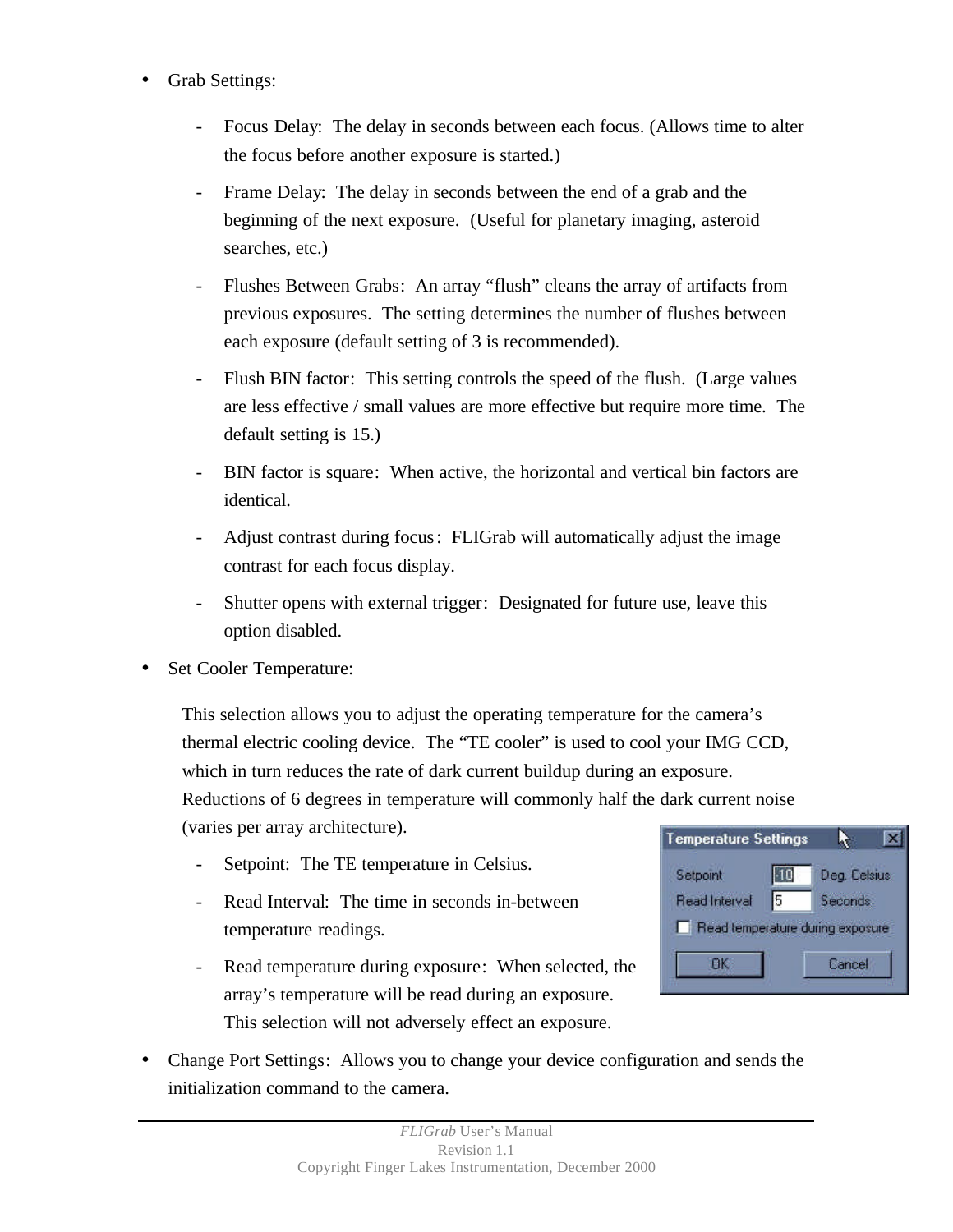### **4.3 View:**

- Zoom In: Incrementally zoom into an image (800% maximum).
- Zoom Out: Incrementally zoom out of an image (12% minimum).
- Zoom Fit: Automatically adjusts an image to fit the current window size.
- Statistics: Select or deselect this option to view the Image Statistics (right mouse click to select displayed items).
- Histogram: Select or deselect this option to view an adjustable Histogram for the opened image. You can move the histogram pointers to adjust an image's screen display settings.
- Toolbar: Select or deselect this option to view the Toolbar.
- Status Bar: Select or deselect this option to view the Status Bar.

A histogram is a graphical portrayal of the number of pixels at each brightness level in an

image.

 $\mathbf{x}$ 5537 27472 38440 49408 60376

**Image Statistics** 岗 Filename: M81all2.fit Date: N/A Brightest: 65374 at (262,211) Dimmest 2679 at (224,201) Std. Deviation: 991.2 Mean: 2954.6 Mode: 2932.0 Median: 0.0

**Histogram**

The dark portions of an image are graphed in the left part of the histogram, the midtones are shown in the middle and an image's highlights are depicted on the right.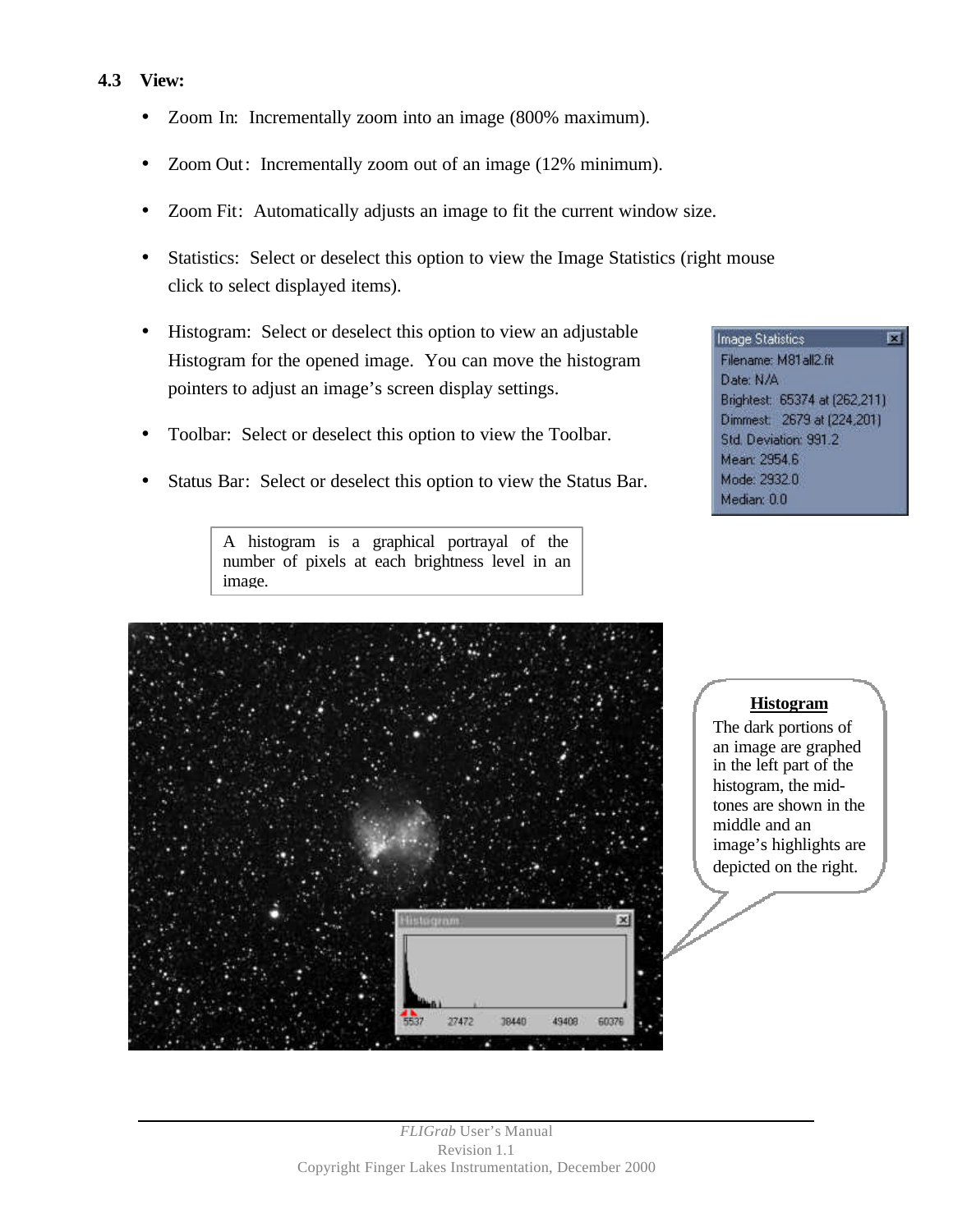## **4.4 Analysis:**

- Analyze Full Frame: *FLIGrab* will automatically analyze the full frame according to the default settings.
- Analyze Region: Selecting this option will initiate a crosshair for image selection. If you select a dark portion of the object, the image will brighten. If you select a bright portion of the object, the image will darken. Best results are often obtained when selecting both a dark and light portion of the image.
- Analysis Settings:
	- <sup>⇒</sup> Dimmest Data Threshold: (Background brightness) smaller values will produce a brighter background.
	- <sup>⇒</sup> Brightest Data Threshold: (Object brightness) larger values will produce a brighter object.
	- <sup>⇒</sup> Contrast Curve Power: Adjust the object's contrast; the steeper the curve the more contrast.
	- <sup>⇒</sup> Set Default: Selecting the "Set Default" icon will save the current settings as your default.
- Discard data around edges of image during analysis: The number of pixels that will be ignored during an analysis. This setting is recommended due to fringe effects that can create a statistical misrepresentation of the data. The default setting of 10 will usually be suitable for most images.

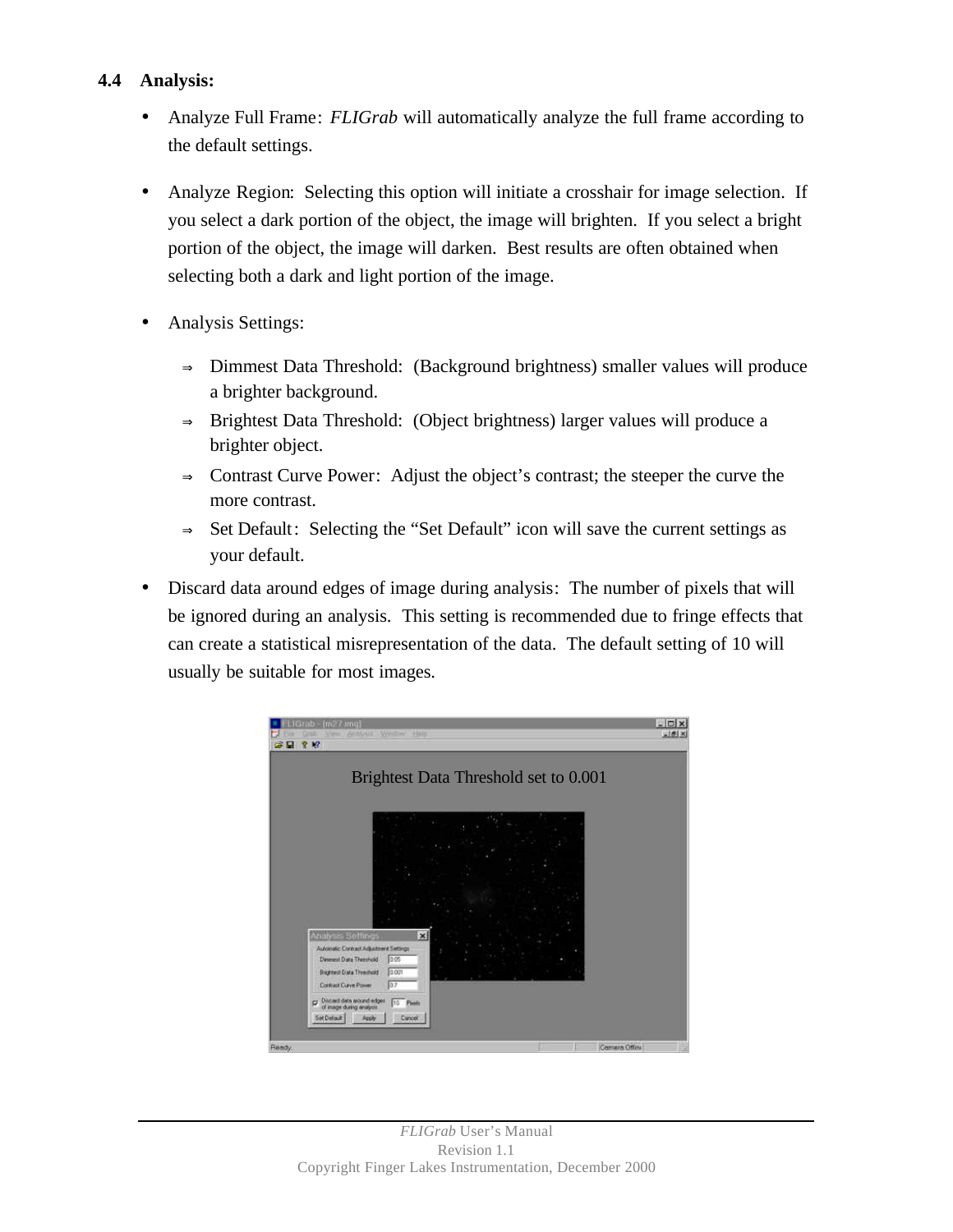



## **4.5 Window:**

- Cascade: Display windows stacked and cascading from the top left to the bottom right of the screen.
	- <sup>⇒</sup> Ensure all the windows that you want displayed are open; closed or minimized windows will not be displayed.
- Tile: Display opened windows edge to edge.
- Arrange Icons: You can point to Arrange Icons on the View menu to sort the items by name, size, date, and type, depending on the view.